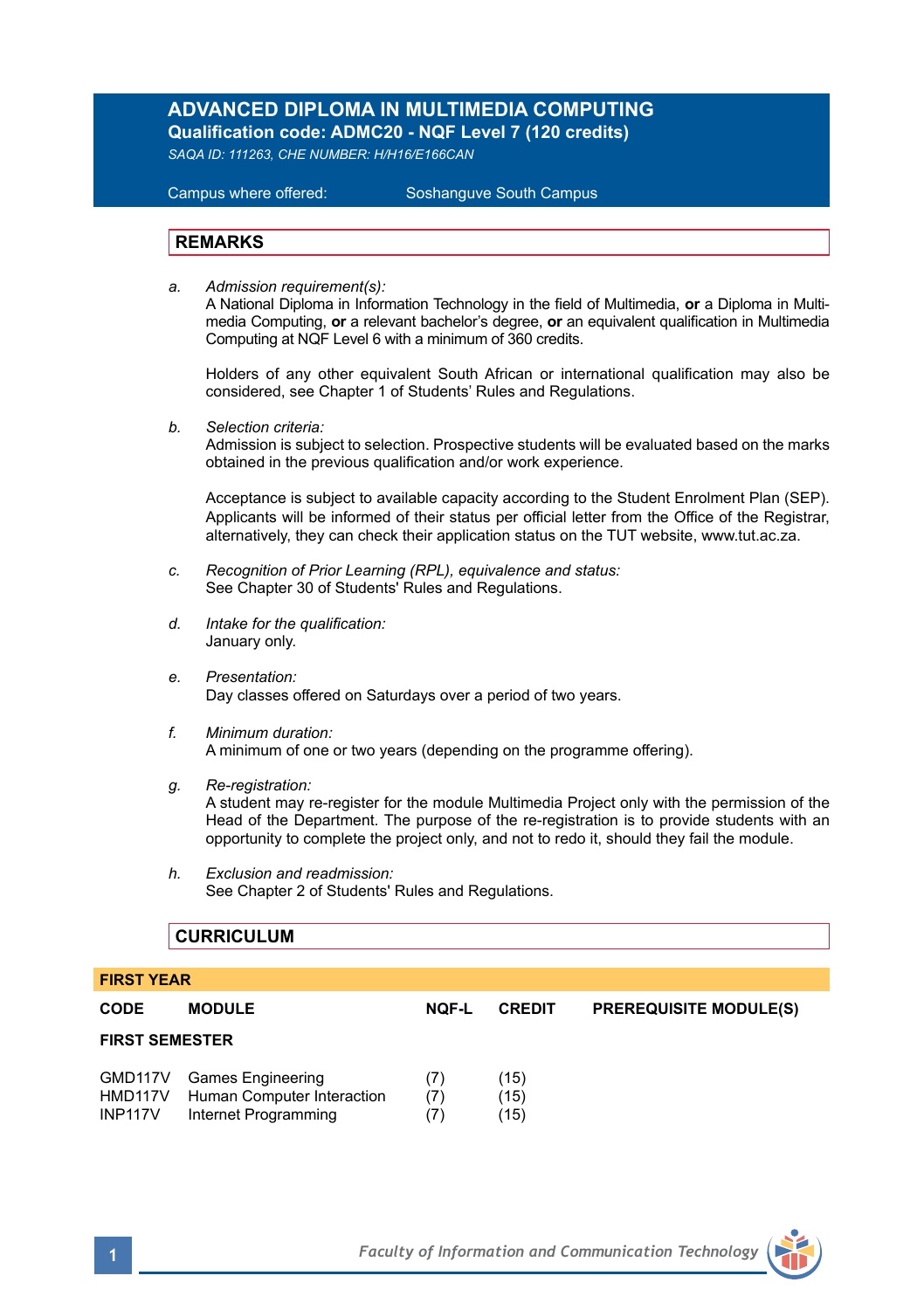## **SECOND SEMESTER**

| GPR117V | Advanced Games Programming      | (7) | (15) |
|---------|---------------------------------|-----|------|
| IMD117V | Instructional Multimedia Design | (7) | (15) |
| MPD117V | Multimedia Project Design       | (7) | (15) |

### TOTAL CREDITS FOR THE FIRST YEAR: **90**

| <b>SECOND YEAR</b>                    |                                                                                                                          |              |               |                               |  |  |  |  |
|---------------------------------------|--------------------------------------------------------------------------------------------------------------------------|--------------|---------------|-------------------------------|--|--|--|--|
| <b>CODE</b>                           | <b>MODULE</b>                                                                                                            | <b>NQF-L</b> | <b>CREDIT</b> | <b>PREREQUISITE MODULE(S)</b> |  |  |  |  |
| MCP107V<br>MCP117R                    | Multimedia Project<br>Multimedia Project (re-registration) (7)<br>(first- or second semester module,<br>see Paragraph q) | (7)          | (15)<br>(0)   | Multimedia Project Design     |  |  |  |  |
| <b>FIRST SEMESTER</b>                 |                                                                                                                          |              |               |                               |  |  |  |  |
| One of the following modules:         |                                                                                                                          |              |               |                               |  |  |  |  |
| CGH <sub>117V</sub><br><b>ISE117V</b> | <b>Computer Graphics</b><br>Introduction to Software<br>Engineering                                                      | (7)<br>(7)   | (15)<br>(15)  |                               |  |  |  |  |
|                                       | TOTAL CREDITS FOR THE SECOND YEAR:                                                                                       | 30           |               |                               |  |  |  |  |
|                                       | TOTAL CREDITS FOR THE QUALIFICATION:                                                                                     | 120          |               |                               |  |  |  |  |

# **MODULE INFORMATION (OVERVIEW OF SYLLABUS)**

The syllabus content is subject to change to accommodate industry changes. Please note that a more detailed syllabus is available at the Department or in the study guide that is applicable to a particular module. At time of publication, the syllabus content was defined as follows:

## **A**

# **ADVANCED GAMES PROGRAMMING (GPR117V) 1 X 4-HOUR COMPUTER-BASED**

# *(Module custodian: Department of Computer Science)*

This module prepares the student to provide an overview coverage of design, programming, and implementa tion of advanced 3D games on different platforms, including the mobile, web and computers platforms. (Total tuition time: not available)

## **C**

## **COMPUTER GRAPHICS (GCH117V) 1 X 4-HOUR COMPUTER-BASED**

*(Module custodian: Department of Computer Science)*

The main focus of this module is to introduce the student to the mathematics behind signal processing and its implementation to different platforms such as the web and mobile devices. (Total tuition time: not available)

## **G**

# **GAMES ENGINEERING (GMD117V) 1 X 4-HOUR COMPUTER-BASED**

## *(Module custodian: Department of Computer Science)*

This module prepares the student to provide an overview coverage of advanced game design, programming, and implementation of 3D games on different platforms, including the mobile, web and computers platforms. (Total tuition time: not available)